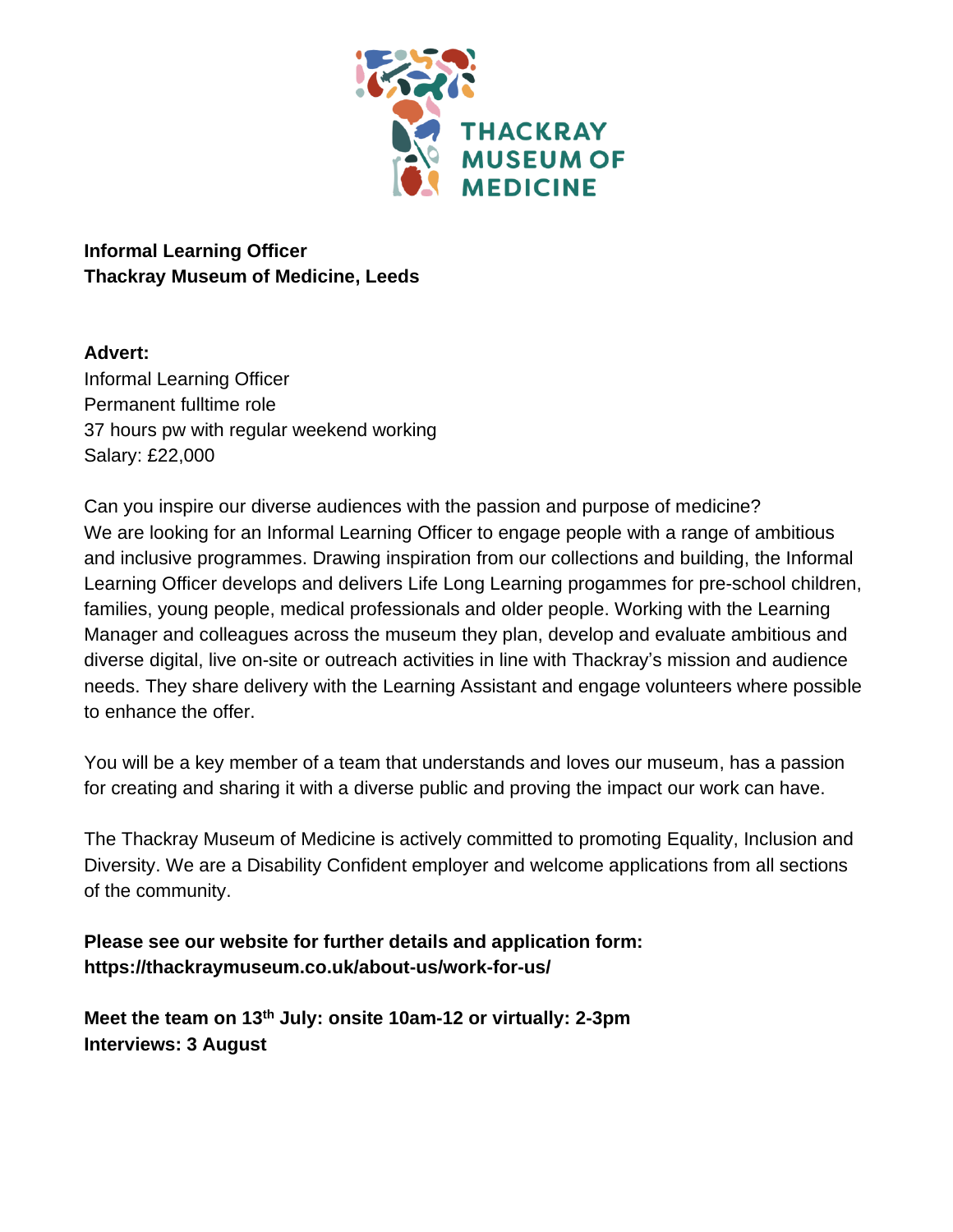# **Job Description:**

| <b>Job Title</b>    | Informal Learning Officer                                                                                                                                                                                                                                                                                                                                                                                                                                                                                                                                                                                                                                                                                                                                                                                                                                                                                         |
|---------------------|-------------------------------------------------------------------------------------------------------------------------------------------------------------------------------------------------------------------------------------------------------------------------------------------------------------------------------------------------------------------------------------------------------------------------------------------------------------------------------------------------------------------------------------------------------------------------------------------------------------------------------------------------------------------------------------------------------------------------------------------------------------------------------------------------------------------------------------------------------------------------------------------------------------------|
| <b>Reports to</b>   | Learning Manager                                                                                                                                                                                                                                                                                                                                                                                                                                                                                                                                                                                                                                                                                                                                                                                                                                                                                                  |
| <b>Salary</b>       | £22,000 per annum                                                                                                                                                                                                                                                                                                                                                                                                                                                                                                                                                                                                                                                                                                                                                                                                                                                                                                 |
| <b>Benefits and</b> | 25 days annual leave entitlement plus 8 statutory holidays<br>$\bullet$                                                                                                                                                                                                                                                                                                                                                                                                                                                                                                                                                                                                                                                                                                                                                                                                                                           |
| <b>Conditions</b>   | Normal working hours are approx. 37.5 hours per week<br>$\bullet$                                                                                                                                                                                                                                                                                                                                                                                                                                                                                                                                                                                                                                                                                                                                                                                                                                                 |
| (overview)          | Regular weekend working required<br>$\bullet$                                                                                                                                                                                                                                                                                                                                                                                                                                                                                                                                                                                                                                                                                                                                                                                                                                                                     |
|                     | Enhanced DBS check required<br>$\bullet$                                                                                                                                                                                                                                                                                                                                                                                                                                                                                                                                                                                                                                                                                                                                                                                                                                                                          |
|                     | Other terms and conditions in line with the Thackray Museum of<br>$\bullet$                                                                                                                                                                                                                                                                                                                                                                                                                                                                                                                                                                                                                                                                                                                                                                                                                                       |
|                     | Medicine standard Contract of Employment                                                                                                                                                                                                                                                                                                                                                                                                                                                                                                                                                                                                                                                                                                                                                                                                                                                                          |
| Who we are:         | The Thackray Museum of Medicine is a place that inspires people with the<br>passion and purpose of medicine and healthcare, past present and future.<br>We comprise collections, built heritage and a unique community. We're the<br>UK's largest independent medical museum with a collection of over 70,000<br>objects, books and archives. These are exciting times to join the Museum as<br>it re-opens following a major redevelopment to reinterpret our galleries and<br>improve our visitor experience. The Museum is open to the public 7 days a<br>week, 10am - 5pm. We have 11 new galleries, a café, shop, community<br>engagement hub ('The Core'), Education centre ('The Nerve Centre') and a<br>conference & events facility. You will be a key member of a team that<br>understands and loves our museum and has a passion for sharing it with a<br>diverse public https://thackraymuseum.co.uk/ |
|                     | Mission: We use our unique collections and building as a foundation to:<br>• Inspire people with stories of the motivation, commitment and achievement<br>that drives medical progress.<br>• Promote communities' and individuals' agency in shaping health, wellbeing<br>and the future of medicine and healthcare.<br>• Enable people to participate in a public conversation about medicine and<br>health.<br>• Provide a space in our shared stories for the under represented and<br>unheard.<br>• Provide a focus for researchers, people working in medicine, patients,                                                                                                                                                                                                                                                                                                                                    |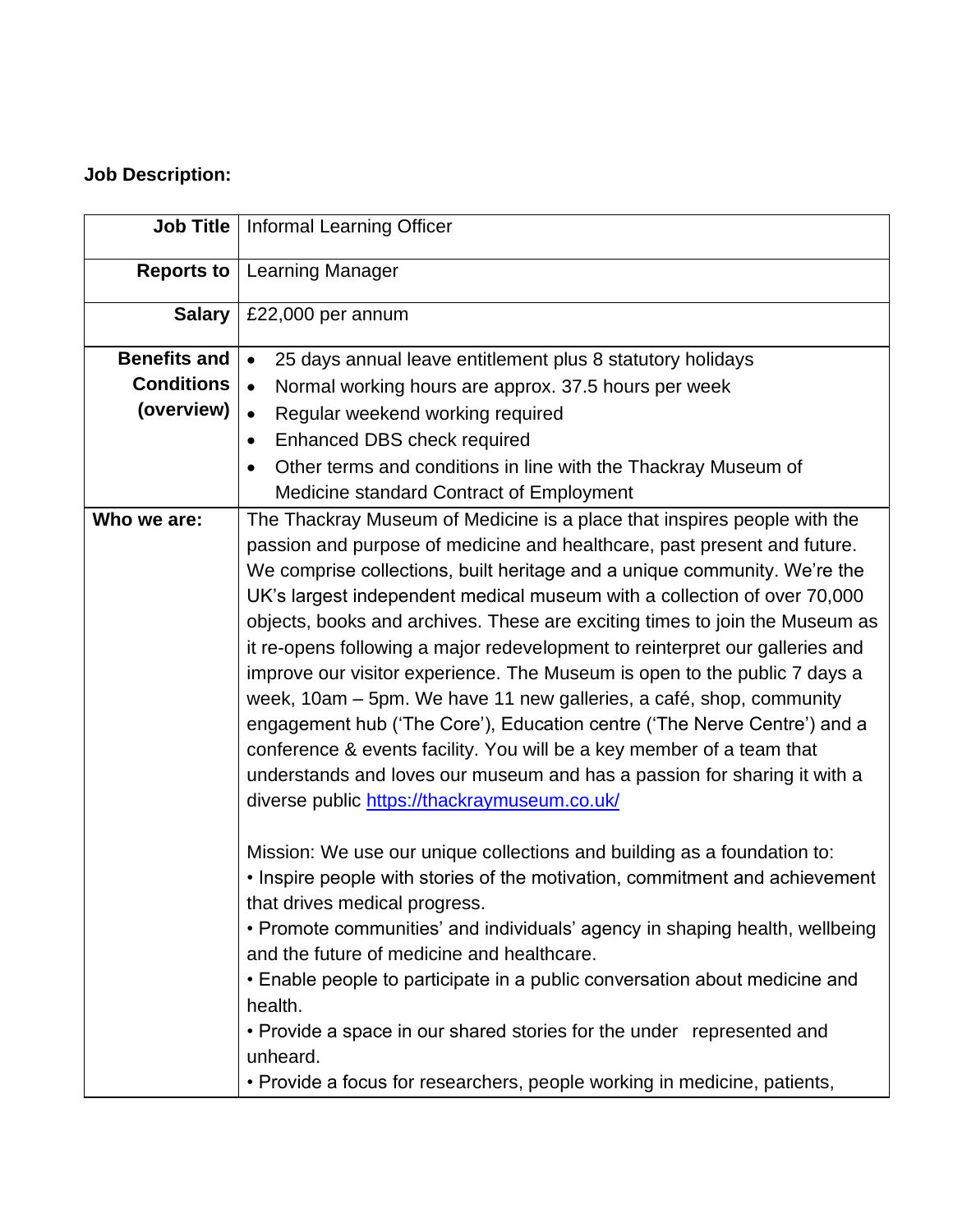| decision-makers and the public to connect, share ideas, imagine and create<br>a better future. |
|------------------------------------------------------------------------------------------------|
|                                                                                                |

| Main purpose of | Drawing inspiration from our collections and building, the Informal Learning   |  |  |  |  |  |  |  |  |
|-----------------|--------------------------------------------------------------------------------|--|--|--|--|--|--|--|--|
| the role        | Officer develops and delivers Life Long Learning progammes for pre-school      |  |  |  |  |  |  |  |  |
|                 | children, families, young people, medical professionals and older people.      |  |  |  |  |  |  |  |  |
|                 | Working with the Learning Manager and colleagues across the museum             |  |  |  |  |  |  |  |  |
|                 | they plan, develop and evaluate ambitious and diverse digital, live on-site or |  |  |  |  |  |  |  |  |
|                 | outreach activities in line with Thackray's mission and audience needs. They   |  |  |  |  |  |  |  |  |
|                 | share delivery with the Learning Assistant and engage volunteers where         |  |  |  |  |  |  |  |  |
|                 | possible to enhance the offer.                                                 |  |  |  |  |  |  |  |  |
|                 |                                                                                |  |  |  |  |  |  |  |  |
|                 | You will be a key member of a team that understands and loves our              |  |  |  |  |  |  |  |  |
|                 | museum, has a passion for sharing it with a diverse public and proving the     |  |  |  |  |  |  |  |  |
|                 | impact our work can have.                                                      |  |  |  |  |  |  |  |  |

| Key tasks and    | Co-ordinate, deliver and evaluate the Museum's informal learning                |
|------------------|---------------------------------------------------------------------------------|
| specific         | programme including on-site, outreach and digital activities.                   |
| responsibilities | Lead on the development of new informal lifelong learning<br>$\bullet$          |
|                  | activities ensuring they are ambitious, participatory, representative           |
|                  | and inclusive; present a unique offer for the region and deliver our            |
|                  | medical capital mission. Programmes include: family holiday                     |
|                  | activities; young people's programme; adult learning events and                 |
|                  | on-gallery engagement.                                                          |
|                  | • Assess and co-ordinate staffing needs for events, including                   |
|                  | working with volunteers and freelance staff.                                    |
|                  | Deliver income generating targets for informal learning events and<br>$\bullet$ |
|                  | manage the appropriate resources and budgets.                                   |
|                  | • Plan and deliver evaluation frameworks and regularly contribute to            |
|                  | reporting on KPIs and for other reports to prove the impact of                  |
|                  | programmes.                                                                     |
|                  | Work on engagement projects across museum and act as an<br>$\bullet$            |
|                  | advocate for diverse audiences.                                                 |
|                  |                                                                                 |
|                  | Assist the Development Director and Learning Manager with<br>$\bullet$          |
|                  | applications for funding contributing ideas and contacts, and fact              |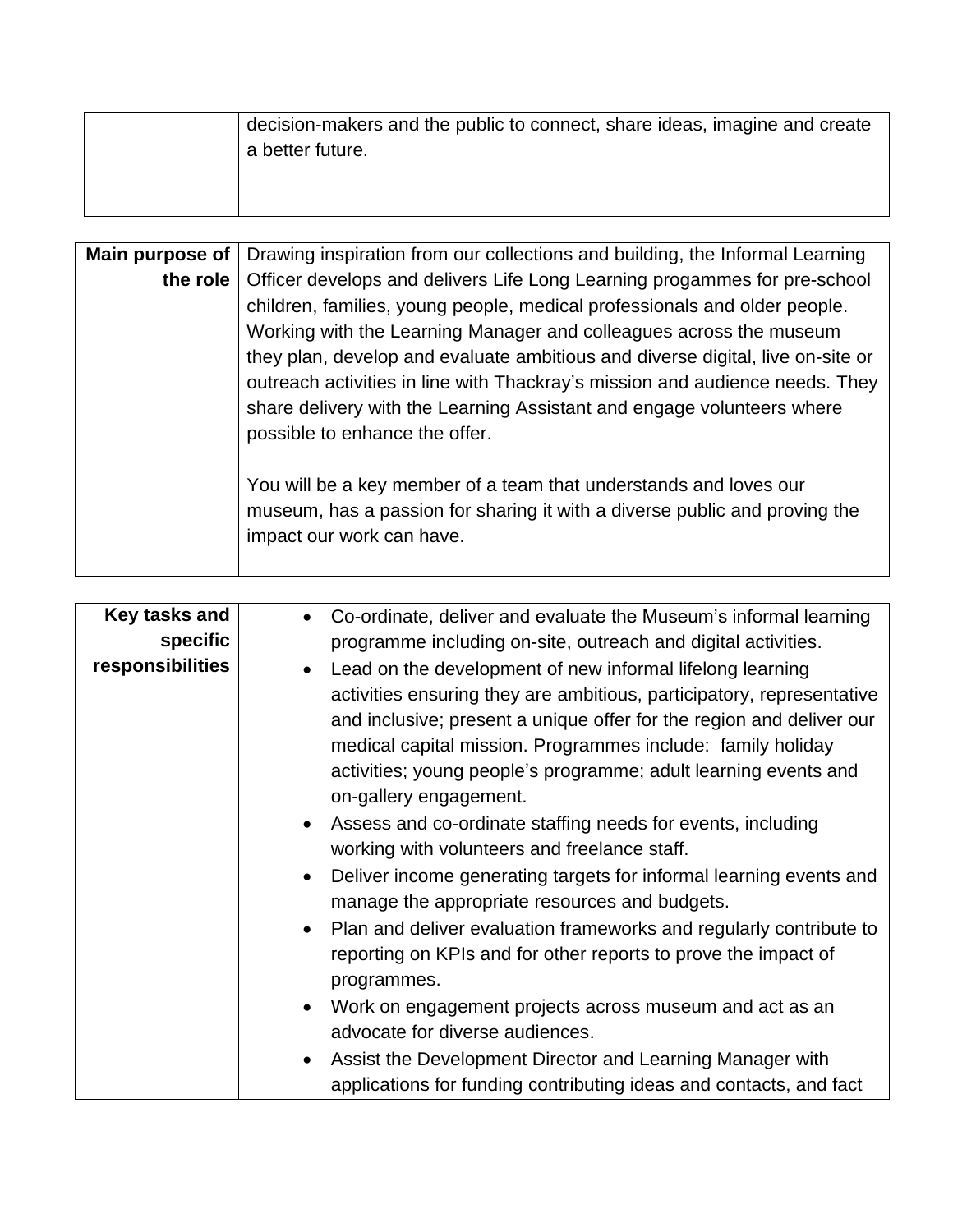| checking applications with a knowledge of best practice in informal<br>learning work                                                                                                                                                                                                                                                                                                                                                                                                                                                                                                                                                                                                                                                                   |
|--------------------------------------------------------------------------------------------------------------------------------------------------------------------------------------------------------------------------------------------------------------------------------------------------------------------------------------------------------------------------------------------------------------------------------------------------------------------------------------------------------------------------------------------------------------------------------------------------------------------------------------------------------------------------------------------------------------------------------------------------------|
| Support the integrated collections and programming department:<br>Contribute to the implementation of the Thackray Museum of<br>$\circ$<br>Medicine's strategic development plans and its core values<br>Assist in the development and management of innovative<br>$\circ$<br>projects across collections, interpretation and learning to<br>increase public access to and use of the collections<br>Participate in team meetings and other internal or external<br>$\circ$<br>meetings as required<br>Work within TMM H&S and safeguarding guidelines<br>$\circ$<br>Contribute to the museum's marketing plan by generating<br>$\circ$<br>content around activities<br>To act as an ambassador for the museum through outreach<br>$\circ$<br>activity |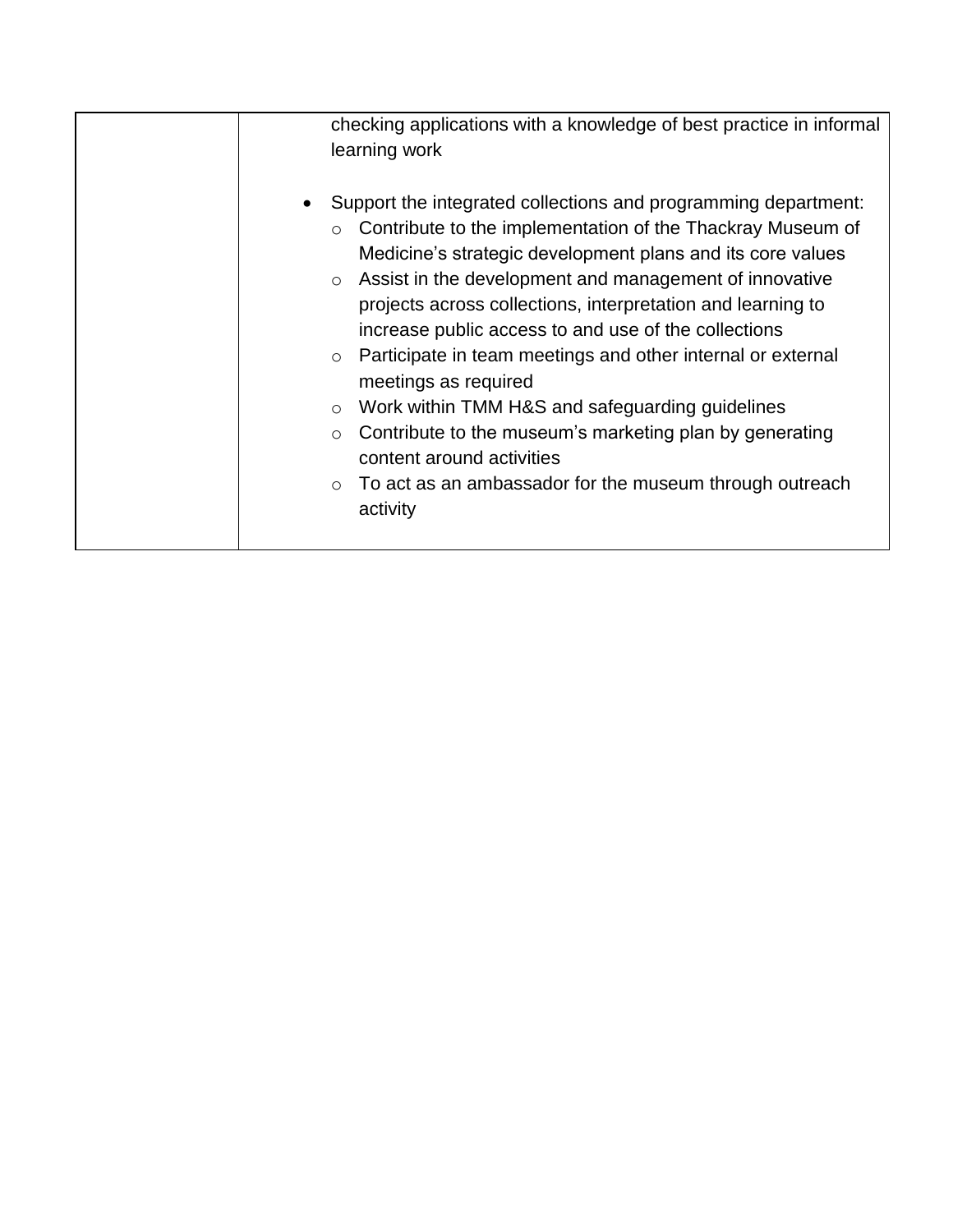# **Skills, Knowledge and Experience Matrix**

| <b>DUTIES</b>                                                                                                                                                                                                                                                                                                                                                        | <b>ESSENTIAL</b>                                                                                           |                                                                                                                                    |                                                                                                 | <b>DESIRABLE</b>    |                                                                                                         |                                         |
|----------------------------------------------------------------------------------------------------------------------------------------------------------------------------------------------------------------------------------------------------------------------------------------------------------------------------------------------------------------------|------------------------------------------------------------------------------------------------------------|------------------------------------------------------------------------------------------------------------------------------------|-------------------------------------------------------------------------------------------------|---------------------|---------------------------------------------------------------------------------------------------------|-----------------------------------------|
|                                                                                                                                                                                                                                                                                                                                                                      | <b>COMPETENCIES</b>                                                                                        | <b>EXPERIENCE &amp;</b><br><b>QUALIFICATIONS</b>                                                                                   | <b>SKILLS &amp;</b><br><b>KNOWLEDGE</b>                                                         | <b>COMPETENCIES</b> | <b>EXPERIENCE &amp;</b><br><b>QUALIFICATIONS</b>                                                        | <b>SKILLS &amp;</b><br><b>KNOWLEDGE</b> |
| Co-ordinate, deliver<br>and evaluate the<br>Museum's informal<br>learning programme<br>including on-site,<br>outreach and digital<br>activities                                                                                                                                                                                                                      | An effective<br>administrator<br>able to manage<br>multiple tasks<br>and projects to a<br>strict timetable | Experience of<br>planning and<br>delivering<br>engagement<br>programmes to a<br>diverse range of<br>audiences and<br>organisations |                                                                                                 |                     | Experience of<br>working in heritage<br>engagement<br>projects in the<br>cultural sector                |                                         |
| Lead on the<br>development of new<br>informal lifelong<br>learning activities<br>ensuring they are<br>participatory,<br>representative and<br>inclusive, present a<br>unique offer for the<br>region and deliver our<br>medical capital<br>mission: family holiday<br>activities; young people<br>programme; adult<br>learning events and on-<br>gallery engagement. | Experience of<br>developing,<br>delivering and<br>administrating<br>projects and<br>managing<br>budgets    | Experience of<br>planning and<br>delivering<br>engagement<br>programmes to a<br>diverse range of<br>audiences                      | Knowledge of<br>best practice for<br>learning and<br>engagement<br>work in cultural<br>settings |                     | Experience of<br>working in medical<br>or healthcare<br>settings or with<br>representative<br>audiences |                                         |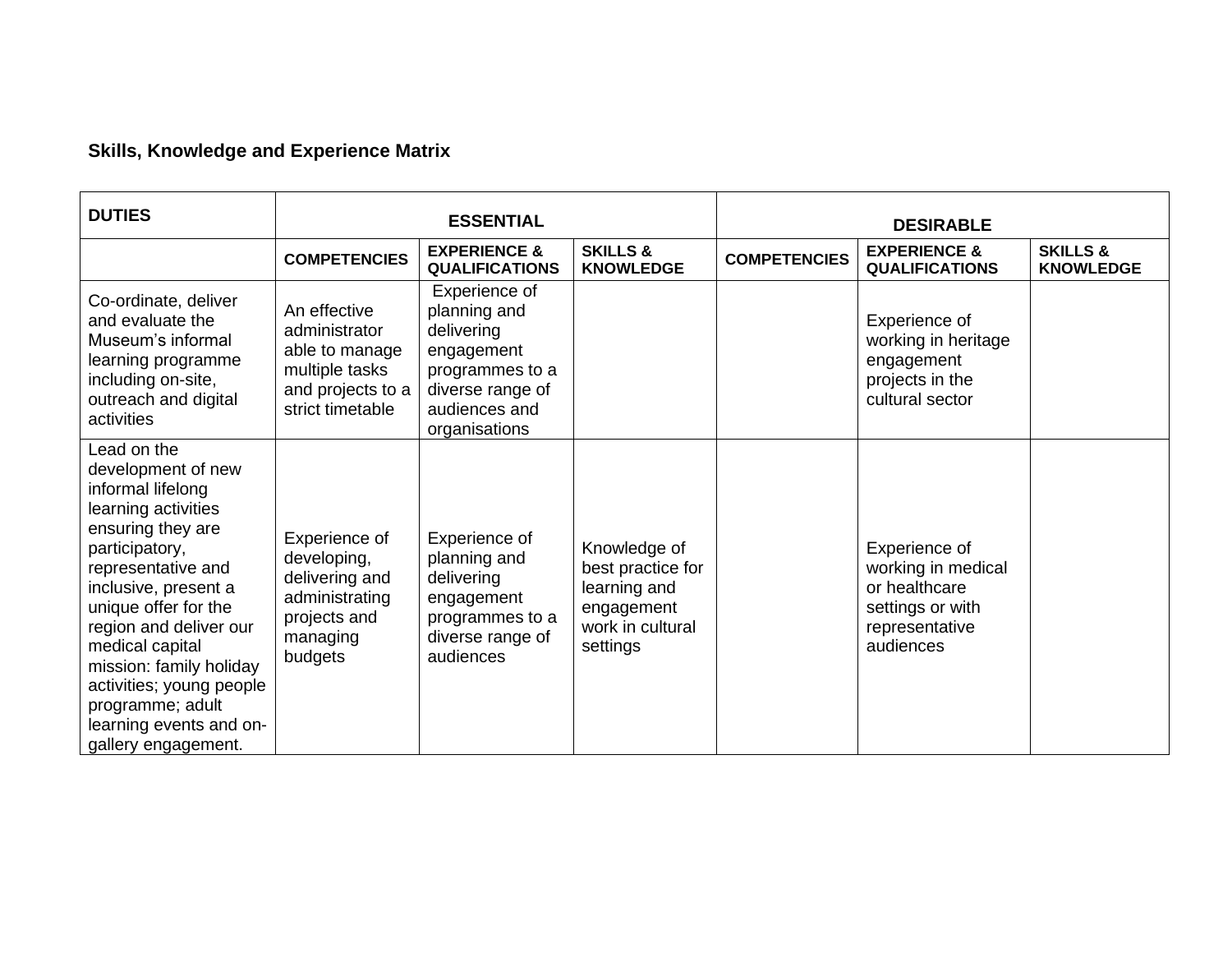| Assess and co-ordinate<br>staffing needs for<br>events, including<br>working with volunteers<br>and freelance staff.                                           | Able to inspire<br>others, with<br>excellent<br>interpersonal<br>skills                                           |                                                                                                         |  | Experience of<br>managing staff and<br>working with artists<br>and other facilitators<br>and commissioning<br>and managing<br>creative content |  |
|----------------------------------------------------------------------------------------------------------------------------------------------------------------|-------------------------------------------------------------------------------------------------------------------|---------------------------------------------------------------------------------------------------------|--|------------------------------------------------------------------------------------------------------------------------------------------------|--|
| Deliver income<br>generating targets for<br>informal learning<br>events and manage the<br>appropriate budgets                                                  |                                                                                                                   | Experience of<br>developing,<br>delivering and<br>administrating<br>projects and<br>managing<br>budgets |  |                                                                                                                                                |  |
| Plan and deliver<br>evaluation frameworks<br>and regularly contribute<br>to reporting on KPIs<br>and for other reports to<br>prove the impact of<br>programmes | Attention to<br>detail and<br>commitment to<br>high standards<br>of work                                          | Knowledge of<br>best practice for<br>learning and<br>engagement work<br>in cultural settings            |  |                                                                                                                                                |  |
| Work on engagement<br>projects across<br>museum and act as an<br>advocate for diverse<br>audiences                                                             | Effective<br>communicator<br>with a wide<br>range of<br>audiences and<br>confident in<br>customer facing<br>roles | Knowledge of<br>best practice for<br>learning and<br>engagement work<br>in cultural settings            |  |                                                                                                                                                |  |
|                                                                                                                                                                |                                                                                                                   |                                                                                                         |  |                                                                                                                                                |  |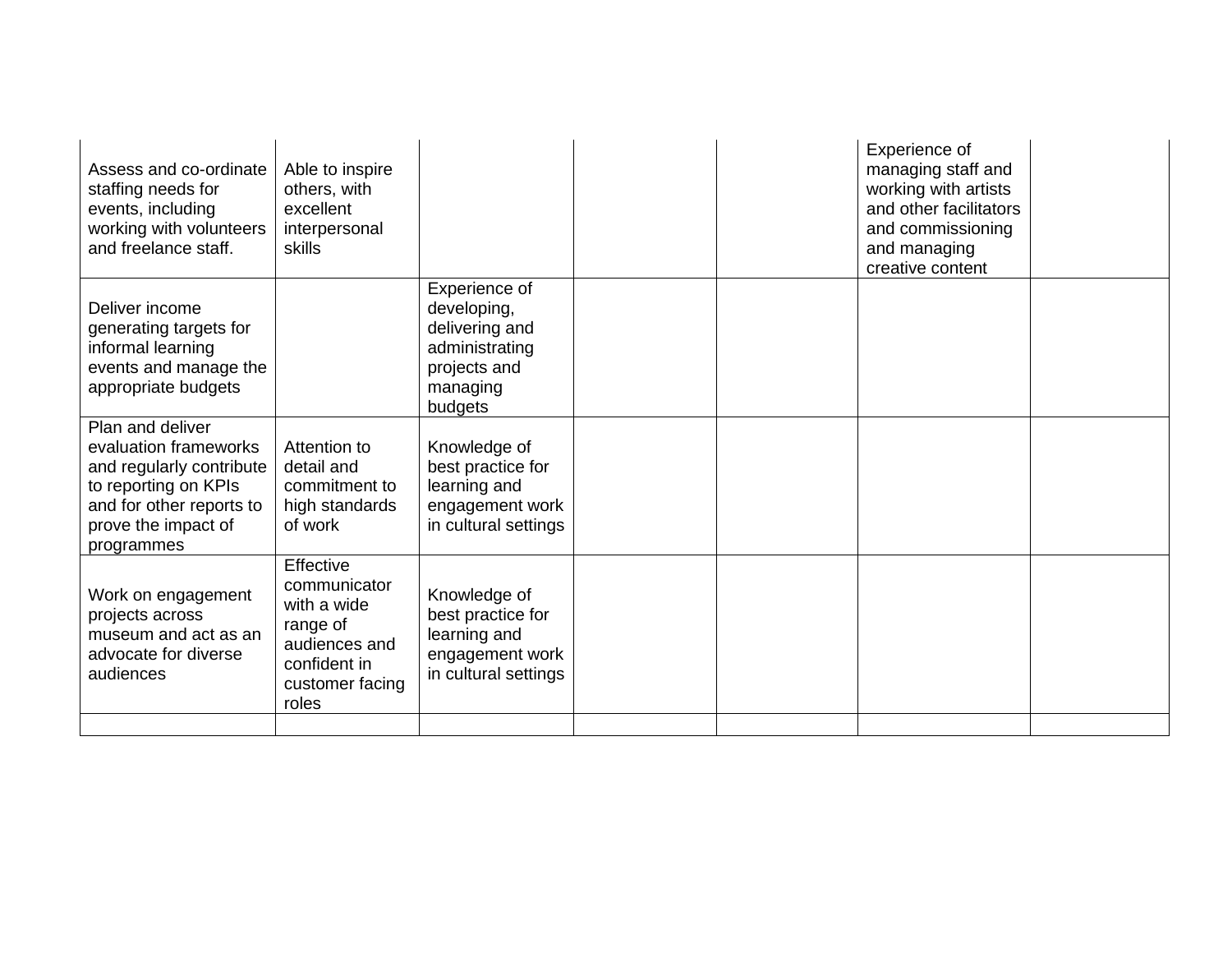| Assist the<br>Development Director<br>and Learning Manager<br>with applications for<br>funding contributing<br>ideas and contacts,<br>and fact checking<br>applications with a<br>knowledge of best<br>practice in informal<br>learning work | Good standard<br>of written<br>English                                                                                                         | Knowledge of<br>best practice for<br>learning and<br>engagement work<br>in cultural settings |                                                                           | Experience of<br>contributing to<br>applications for<br>funding<br>programmes |  |
|----------------------------------------------------------------------------------------------------------------------------------------------------------------------------------------------------------------------------------------------|------------------------------------------------------------------------------------------------------------------------------------------------|----------------------------------------------------------------------------------------------|---------------------------------------------------------------------------|-------------------------------------------------------------------------------|--|
| Work with marketing<br>colleagues to devise<br>and deliver plans to<br>promote informal<br>learning programmes                                                                                                                               | Keen to develop<br>strong links with<br>colleagues<br>across the<br>organisation to<br>ensure the<br>promotion of all<br><b>TMM</b> activities |                                                                                              |                                                                           |                                                                               |  |
| Support the integrated<br>collections and<br>programming<br>department:                                                                                                                                                                      |                                                                                                                                                |                                                                                              | Self-motivated<br>with a desire to<br>learn new skills<br>and information |                                                                               |  |

#### **Additional Notes**

As well as the experience and skills outlined above, we expect all of our employees to uphold the values of the Museum and to be passionate about protecting the good reputation of the Thackray Museum of Medicine. All employees must be:

- Self-motivated, enthusiastic, and energetic
- Honest, reliable, and flexible